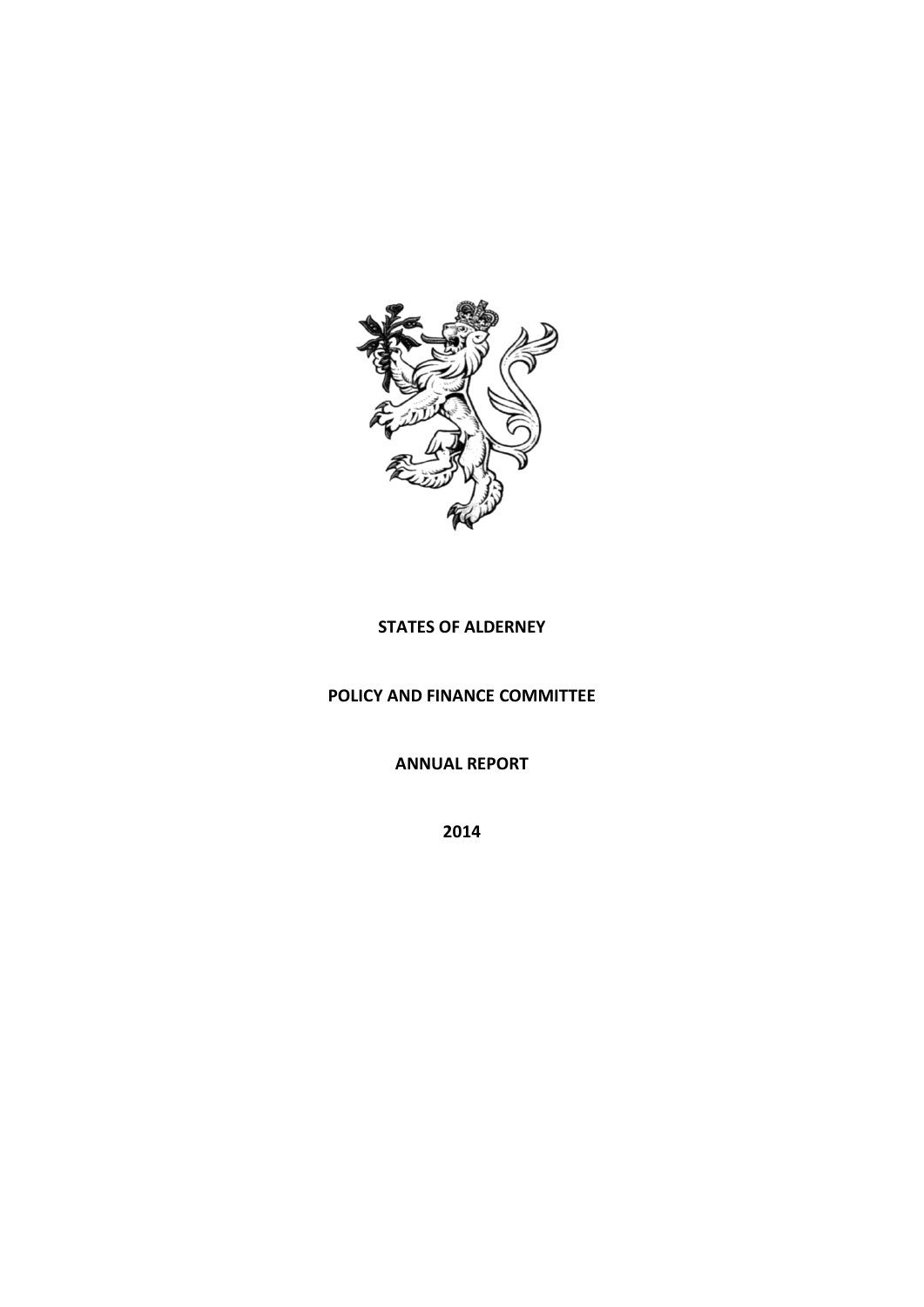### **POLICY AND FINANCE COMMITTEE ANNUAL REPORT 2014**

### **THE POLICY AND FINANCE COMMITTEE**

2014 has been the first full year of the new 10 Member Committee structure. This has resulted in every States Member being fully engaged in the decision making process at an early stage. All members have had the opportunity to take part in informed debate of the important issues that continue to challenge our Island community. It has been an encouraging feature of this committee that a very high percentage of the decisions reached have had the support of a significant majority of the members.

The Strategic Plan developed in 2013 has provided an index of our objectives. We have prioritised the crucial elements and recruited Island residents with the required expertise to assist the States in the development and implementation of the projects. In addition where the expertise could not be sourced locally we have recruited outside consultants within our budget constraints.

We have again met our budget forecasts. It is particularly pleasing that we have for the third year running we have held down the Occupiers Rates (decreased in real terms) and have been able to keep the Water Rates to a R.P.I. increase.

The Alderney Gambling Control Commission has again delivered surplus funds above our expectation. They continue to evolve new strategy's to meet the challenges from changes to U.K. gambling regulations and emerging jurisdictions. The surplus funds are reserved for our capital projects.

Our policy of establishing a mutual understanding of the problems facing both Islands, and sound working relationship with Guernsey Politicians is making good progress. A review of our financial arrangements is being undertaken, and a constructive dialogue about the operation and costs of the Transferred Services is taking place. We have also established regular contact with politicians and officials in Jersey and France with the object of developing our shared interest in commerce and transport communications.

We have finally reached an agreement with Aurigny on a satisfactory contingency plan to support the transition from the Tri-landers to the Dorniers. We expect this to remain in place until the transition is complete.

Throughout this year we have sought to improve our communications with the public. These efforts have been well received and we will continue to seek ways strengthen these links in 2015.

Francis Simonet – Chairman

### **FINANCE**

### **Report by Robert McDowall, Chairman Finance Committee**

2014 has been a mixed year. On the achievements side:

- Operating procedures continue to be refined.
- Financial reporting and financial risk continues to be accurate and timely. More major projects are coming to Finance for review before being delivered to the Policy Committee.
- The Committee works cohesively and congenially. The Committee contains broad range of talents and experience, essential for effective discharge of business.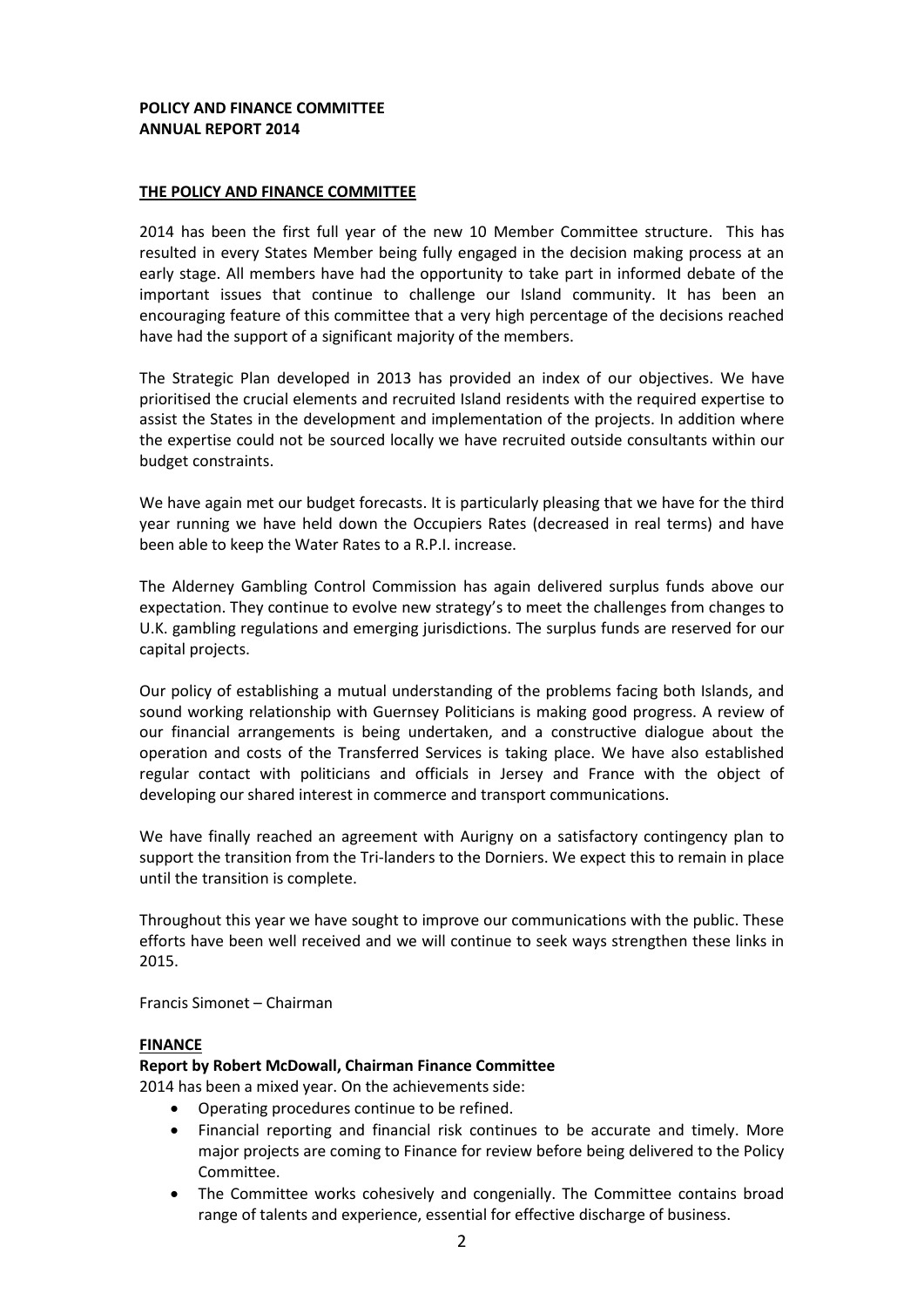- The Committee has achieved the agreement of Guernsey to review the financial relationship, including the cost, value and services standards of the transferred services.
- Outlining plans to meet International Accounting and Financial Reporting requirements through asset and liability accounting, profit and loss accounts and cash flow forecasts. These measures will all provide more transparent and meaningful accounts. We do hope that the States of Guernsey will collaborate in the initiative so that they too meet international financial reporting requirements.

The major challenge has been:

- Balancing the budget for 2014 has been formidable. The redundancy programme was accompanied by a reduction in revenue contribution from Guernsey in excess of £100k as part of the demand for Alderney to contribute to Financial Transformation programme, rather than spreading the redundancy programme over 2-3 years ,is forecast to result in a current worst case revenue deficit of £71k for 2014 . However, the Committee anticipates the deficit will be less than that figure on the basis of timings of certain costs and revenues. The Revenue Budget forecast a small surplus for 2015.
- From a financial perspective ensuring that the States has the capacity and resources to meet the forecast expenditure on capital projects. A change in internal resources and improved project management should address these problems.

The year ahead presents a number of challenges chief of which are:

- Creating new forms of Revenue for the Revenue Account.
- Commencing the step to asset and liability accounting, profit and loss accounting and cash flow forecasting
- Ensuring that complete and adequate data is provided for analysis review and appropriate changes to the cost, quality and scale of transferred services.

I would like to thank the Treasurer and Treasury Staff for their work and support in a difficult year.

## **BUSINESS DEVELOPMENT, TOURISM and MARKETING Report by Norma Paris, Head of Tourism**

### Tourism

2014 has been a successful summer. Most of our tourist accommodation has been fully booked and there has been an increase of 18% in general aviation visitors and 13% in yacht visitors. Statistics from Aurigny are still hard to come by despite numerous requests.

Visit Alderney has continued the promotion of our niche marketing strategy and the employment of social media. Two years behind us Guernsey has come round to the view that our strategies are the way forward.

Awareness of Alderney as a holiday destination is improving all the time, greatly helped by the development of a sound marketing product in the Living Island Project. This is now half way through its two year programme and has been given extra funding to extend it until December 2015 in the first instance.

Great improvements have been made to the appearance and operation of the Visitor Information Centre, although more remains to be done. The appointment of a part time Tourist Assistant has been very successful.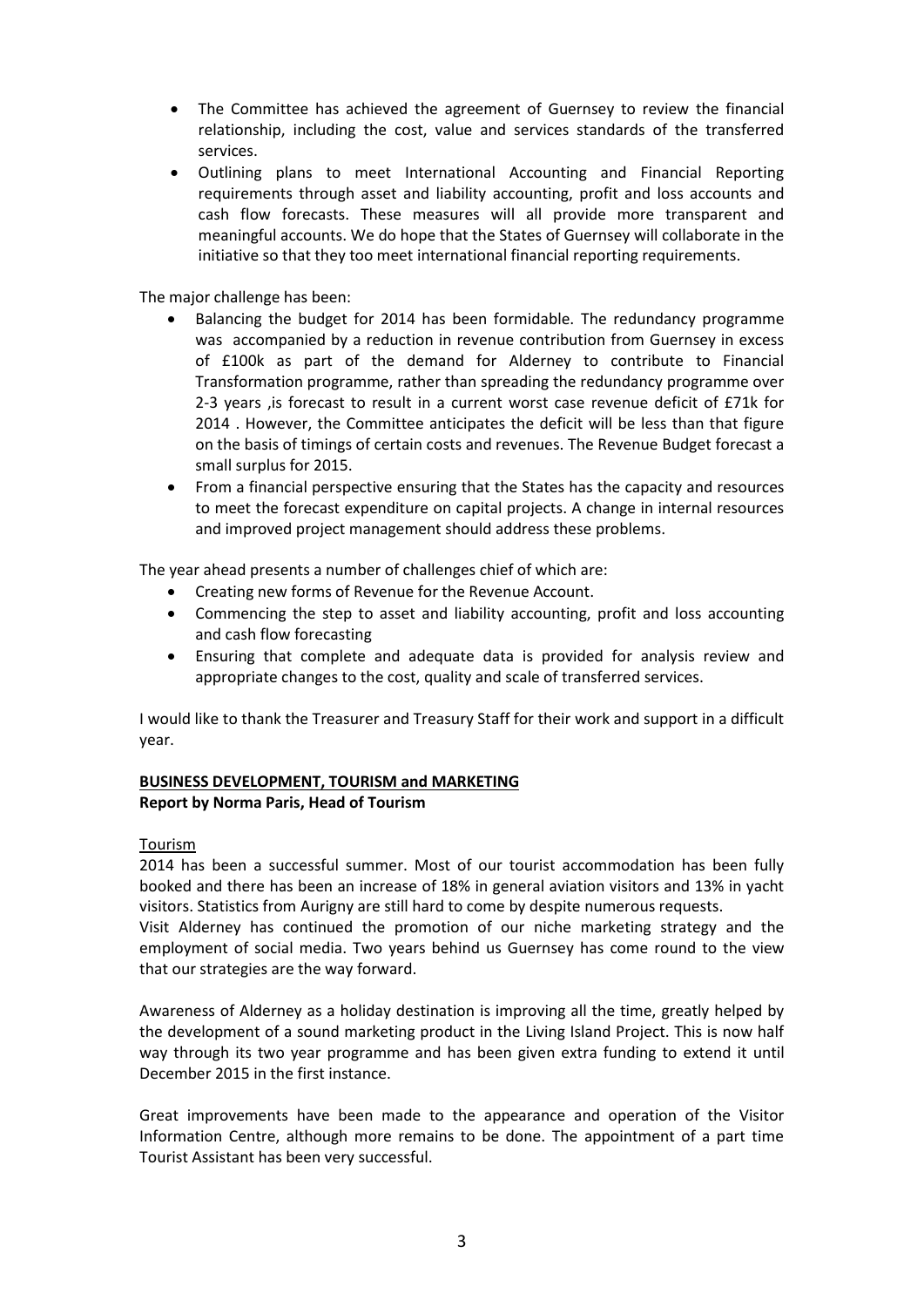We are looking to introduce a grading scheme for our tourist accommodation to bring us up to date with the rest of Europe. The compulsory registration of guests will help to provide us with useful statistical information to fine tune our marketing efforts. We move into 2015 with our tourism strategy firmly in place and a large diary of events to attract visitors.

# **Report by Neil Harvey, Chairman Business Development, Tourism and Marketing Committee**

## Business Development

One of our main objectives this year, to develop the MovetoAlderney concept, with further work on the website, on-island support and direct marketing exercise have been frustrated by delays in obtaining Guernsey T & R sign off to our budget. These activities are to be funded from AGCC accumulated monies, and the project finance was agreed by Policy and Finance as far back as March 2014. Now that T & R sign off has been received we hope to move quickly forward in 2015.

Discussions have continued with PwC regarding establishment of an Anti-Money Laundering and KYC Centre of Excellence on Alderney. Premises have now been secured for the pilot, to begin early in 2015 and regular dialogue is maintained with their project team.

Young Entrepreneur Scheme which provides mentoring and cash grants to suitable applicants is now established. Two grants have been awarded, and two further applications are under consideration. A strong mentoring team of three local business people supports the scheme.

Considerable dialogue has taken place regarding reviving Alderney's economy, mostly through the Alderney Liaison Group. These will culminate in the States of Guernsey debate entitled 'The Airport and Economic Development in Alderney' in December , details at: <http://www.gov.gg/article/114863/2014-December-10th-Billet-XXVI>

It is intended that a series of measures to improve the Alderney economy will be initiated through this process, with an interim report by the end of Q1.2015

### **Transport**

### Sea

A PSO document was issued to all ferry operators in the English Channel (and advertised in trade journal) seeking bids for subsidies from any operator interested in offering a regular ferry service to/from Alderney. Only one positive response received and discussions initiated with that respondent. However a requirement from the States to provide 100% finance costs plus significant annual subsidies militate against the success of this proposal. Discussions continue at high level within Conseil Général de Manche who control and subsidise Manche Iles Express. There may be a possibilities for a States of Alderney subsidised or underwritten seasonal service between Alderney and Dielette.

### Air

Our pressure for a Service Level Agreement with Aurigny is now producing support from Chief and Senior Ministers in Guernsey, and initial base data has been sought from Aurigny. Although we have no formal relationship with Aurigny, nor responsibility for their actions, considerable lobbying has taken place with them and States of Guernsey to restore a proper level of service, after many months of cancellations, delays and technical breakdowns. Until an adequate number of Dorniers are acquired, service levels will continue to be a problem, but definitions of satisfactory service levels, with sound monitoring arrangements are urgently required. Discussions have also continued with Ma Compagnie, the small French air charter business. Although never likely to address mass markets, the directors have ambitions to start new routes which could include Alderney, and we have encouraged them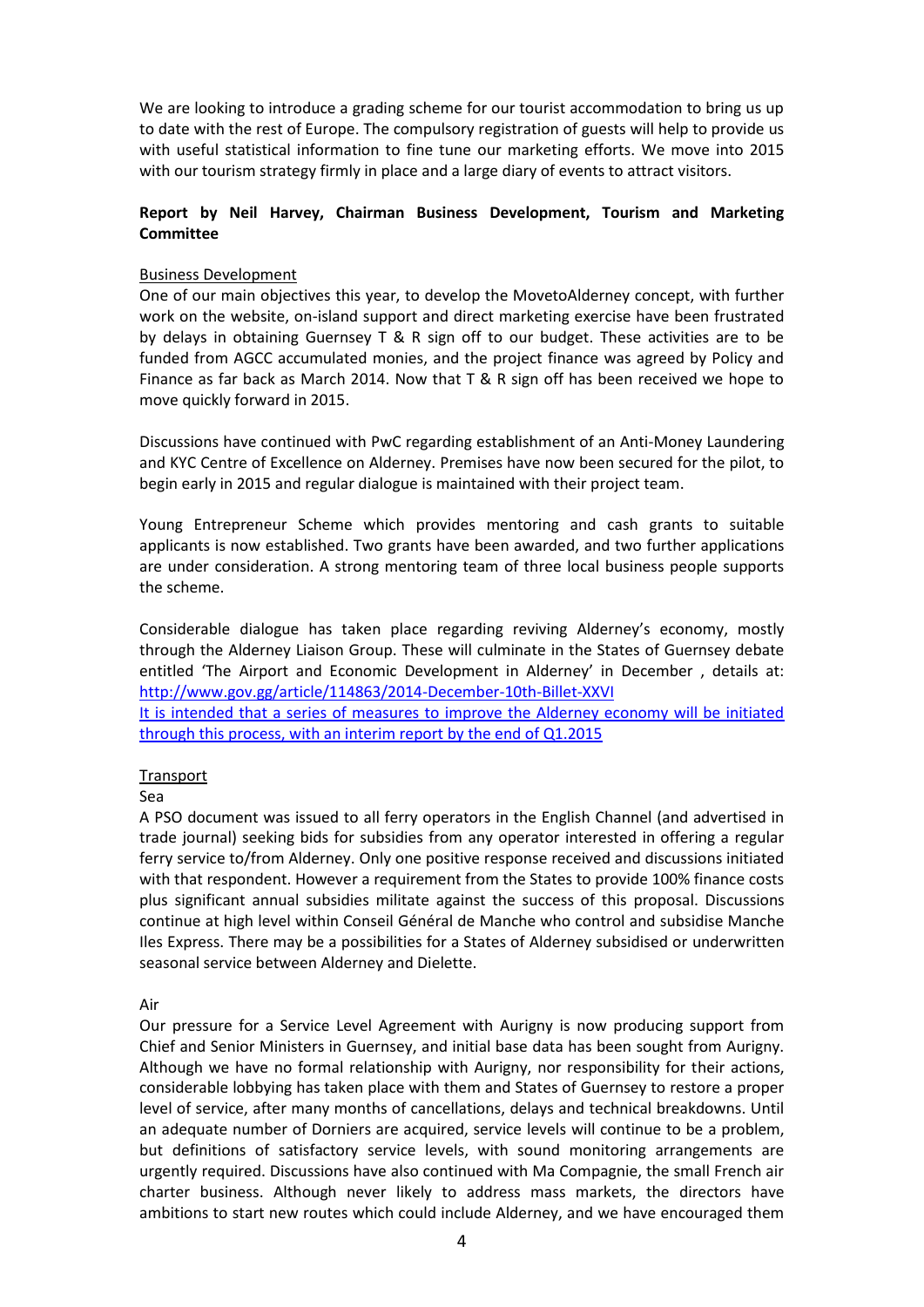to approach the States if they feel we can help, e.g. rebate landing fees, accommodate staff etc.

In conclusion I should like to thank the small but hard-working Tourism Team in the Island Hall for their endeavours over the course of 2014.

### **ACTIVITIES IN KEY AREAS**

#### **ALDERNEY COMMISSION FOR RENEWABLE ENERGY**

Report by Mark Wordsworth, Chairman

The Renewable Energy (Alderney) Law, 2007 established the Alderney Commission For Renewable Energy ('the Commission') with powers to license and regulate the operation, deployment, use or management of all forms of renewable energy on the island of Alderney and in its territorial waters.

The Commission is an independent statutory body that is separate from the States of Alderney ('the States'). Since its establishment the Commission has been primarily focused on the generation of tidal power.

In 2008 Alderney Renewable Energy Limited ('ARE') was granted a 65 year licence from the States and the Commission over 48 square miles, or approximately 50%, of Alderney's waters in order to begin to plan for the development of a large scale tidal power operation. ARE is a private commercial company funded by its shareholders and is unconnected to the States or the Commission.

The strategy to harness tidal power has continued to evolve both in Alderney and in other locations around the world. This is unsurprising in a nascent industry with an as yet unproven technology. Strategies have changed as a better understanding of the issues around developing commercial scale sub‐surface marine turbines and also the technologies required to connect them to the electricity grid have become better understood.

In June 2014 ARE and OpenHydro ('OH') announced that it is their intention to apply to the Commission in June 2017 for consent for a 300MW tidal project in the Alderney Race. To put this scheme into context, the maximum peak load on Alderney is believed to be around 1.6MW. Consenting is expected to complete in 2018 and turbine installation is expected to follow the completion of the FAB interconnector link in 2020. The FAB Link is an electricity transmission cable that would be laid in future and which would run from France to Alderney and then onto the UK. It should be noted that any slippage in the FAB Link timetable has a direct impact on the turbine installation schedule. The Commission does not expect electricity to be generated from this project until 2021 at the earliest.

One of the hurdles for all tidal power schemes is the development of commercial scale turbines. In this regard the French government is sponsoring a pilot scheme in 2015 and 2016 to test up to four different commercial turbines on the French side of the Race. This project is being funded by a European Union grant of 120 million Euros. OpenHydro, ARE's partner, are expected to participate in the pilot scheme which should give a very good insight into what will be possible in the long term in Alderney's waters.

Following the publicity that arose over ARE's announcement of a 300MW tidal project, two further parties have approached the Commission with a view to enquire about licences in the 50% of Alderney waters that are not licensed to ARE. Both these parties are focusing on much smaller scale tidal arrays that would feed directly into the Alderney grid with the intention of supplying the needs of the island in the first instance. The Commission will be